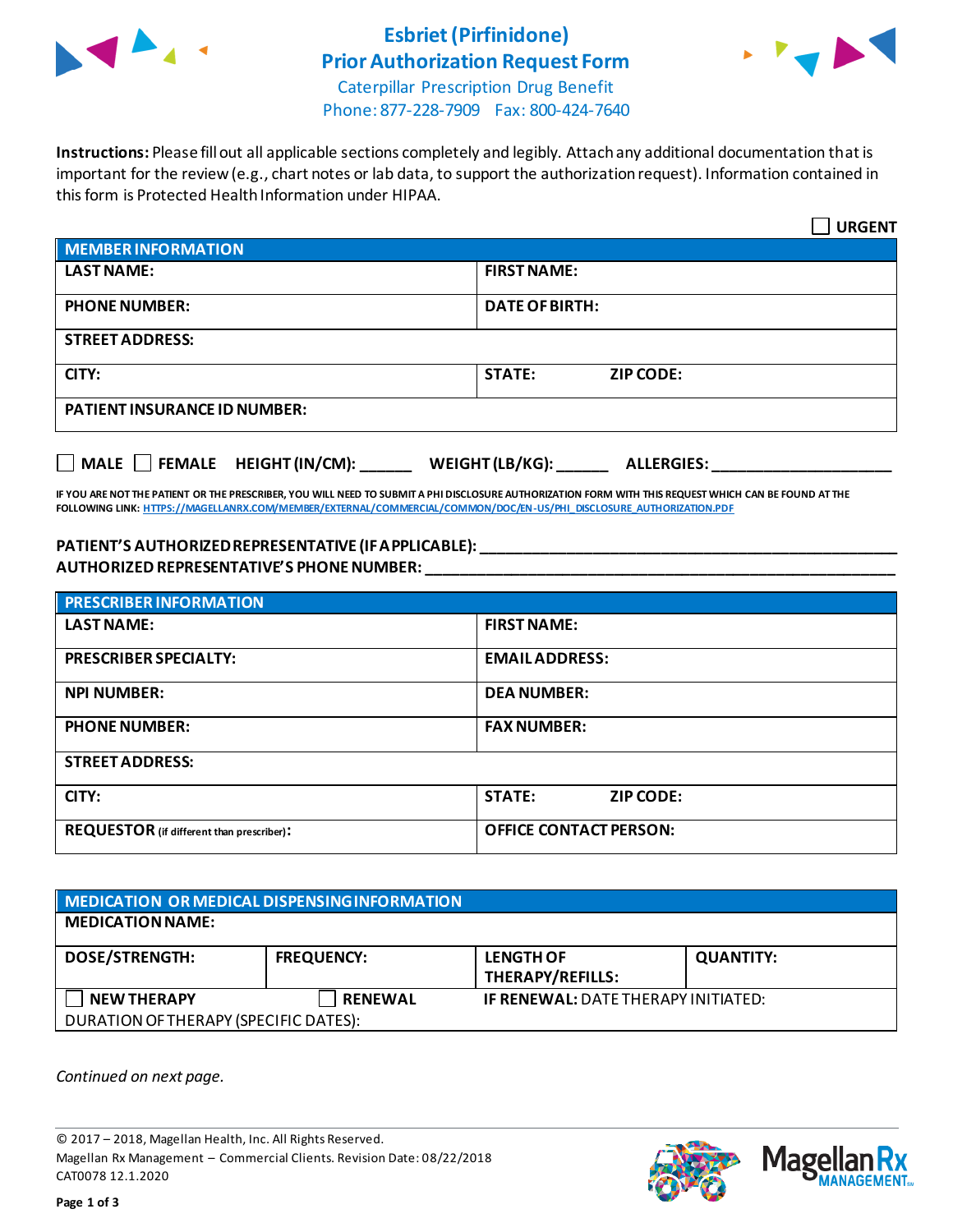

## **Esbriet(Pirfinidone) Prior Authorization Request Form**



Caterpillar Prescription Drug Benefit Phone: 877-228-7909 Fax: 800-424-7640

| MEMBER'S LAST NAME: NAME AND A SERIES AND A SERIES OF STREET AND A STREET AND A STREET AND A STREET AND A STRE                                                                                                                                                                                                              | <b>MEMBER'S FIRST NAME:</b>                                                                                                                                                                                                                                                                                                                                                                                                                             |                                                       |  |  |
|-----------------------------------------------------------------------------------------------------------------------------------------------------------------------------------------------------------------------------------------------------------------------------------------------------------------------------|---------------------------------------------------------------------------------------------------------------------------------------------------------------------------------------------------------------------------------------------------------------------------------------------------------------------------------------------------------------------------------------------------------------------------------------------------------|-------------------------------------------------------|--|--|
|                                                                                                                                                                                                                                                                                                                             | 1. HAS THE PATIENT TRIED ANY OTHER MEDICATIONS FOR THIS CONDITION?   YES (if yes, complete below)                                                                                                                                                                                                                                                                                                                                                       | <b>NO</b>                                             |  |  |
| <b>MEDICATION/THERAPY (SPECIFY</b><br>DRUG NAME AND DOSAGE):                                                                                                                                                                                                                                                                | <b>DURATION OF THERAPY (SPECIFY</b><br>DATES):                                                                                                                                                                                                                                                                                                                                                                                                          | <b>RESPONSE/REASON FOR</b><br><b>FAILURE/ALLERGY:</b> |  |  |
|                                                                                                                                                                                                                                                                                                                             |                                                                                                                                                                                                                                                                                                                                                                                                                                                         |                                                       |  |  |
| <b>2. LIST DIAGNOSES:</b>                                                                                                                                                                                                                                                                                                   |                                                                                                                                                                                                                                                                                                                                                                                                                                                         | <b>ICD-10:</b>                                        |  |  |
| $\Box$ Idiopathic pulmonary fibrosis                                                                                                                                                                                                                                                                                        | □ Other diagnosis: _____________________________ICD-10 Code(s): _______________                                                                                                                                                                                                                                                                                                                                                                         |                                                       |  |  |
| PRIOR AUTHORIZATION.                                                                                                                                                                                                                                                                                                        | 3. REQUIRED CLINICAL INFORMATION: PLEASE PROVIDE ALL RELEVANT CLINICAL INFORMATION TO SUPPORT A                                                                                                                                                                                                                                                                                                                                                         |                                                       |  |  |
| <b>Clinical Information:</b>                                                                                                                                                                                                                                                                                                |                                                                                                                                                                                                                                                                                                                                                                                                                                                         |                                                       |  |  |
| Will Esbriet (pirfenidone) be used concurrently with Ofev (nintedanib) therapy? $\Box$ Yes $\Box$ No<br>Is high resolution CT of the chest consistent with a diagnosis of idiopathic pulmonary fibrosis? $\Box$ Yes $\Box$ No (Please<br>submit imaging report.)                                                            |                                                                                                                                                                                                                                                                                                                                                                                                                                                         |                                                       |  |  |
| Does the patient have a forced vital capacity (FVC) of 50-90% predicted?* $\Box$ Yes $\Box$ No                                                                                                                                                                                                                              |                                                                                                                                                                                                                                                                                                                                                                                                                                                         |                                                       |  |  |
|                                                                                                                                                                                                                                                                                                                             | Is the patient's carbon monoxide (CO) diffusing capacity 30-90% predicted?* $\Box$ Yes $\Box$ No                                                                                                                                                                                                                                                                                                                                                        |                                                       |  |  |
| Does the patient have a forced expiratory volume in 1 second/forced vital capacity (FEV1:FVC) ratio $\geq 0.80$ ?*<br>$\Box$ Yes $\Box$ No<br>*Please provide supporting documentation including a pulmonary function test (PFT) report and/or other chart<br>notes.                                                        |                                                                                                                                                                                                                                                                                                                                                                                                                                                         |                                                       |  |  |
| Are there any other comments, diagnoses, symptoms, medications tried or failed, and/or any other information the<br>physician feels is important to this review?                                                                                                                                                            |                                                                                                                                                                                                                                                                                                                                                                                                                                                         |                                                       |  |  |
|                                                                                                                                                                                                                                                                                                                             |                                                                                                                                                                                                                                                                                                                                                                                                                                                         |                                                       |  |  |
| Please note: Not all drugs/diagnosis are covered on all plans. This request may be denied unless all required<br>information is received.                                                                                                                                                                                   |                                                                                                                                                                                                                                                                                                                                                                                                                                                         |                                                       |  |  |
| ATTESTATION: lattest the information provided is true and accurate to the best of my knowledge. I understand that<br>the Health Plan, insurer, Medical Group or its designees may perform a routine audit and request the medical<br>information necessary to verify the accuracy of the information reported on this form. |                                                                                                                                                                                                                                                                                                                                                                                                                                                         |                                                       |  |  |
| Prescriber Signature or Electronic I.D. Verification:                                                                                                                                                                                                                                                                       |                                                                                                                                                                                                                                                                                                                                                                                                                                                         | Date:                                                 |  |  |
| and arrange for the return or destruction of these documents.                                                                                                                                                                                                                                                               | CONFIDENTIALITY NOTICE: The documents accompanying this transmission contain confidential health information that is legally privileged. If<br>you are not the intended recipient, you are hereby notified that any disclosure, copying, distribution, or action taken in re liance on the contents<br>of these documents is strictly prohibited. If you have received this information in error, please notify the sender immediately (via return FAX) |                                                       |  |  |

© 2017 – 2018, Magellan Health, Inc. All Rights Reserved. Magellan Rx Management – Commercial Clients. Revision Date: 08/22/2018 CAT0078 12.1.2020